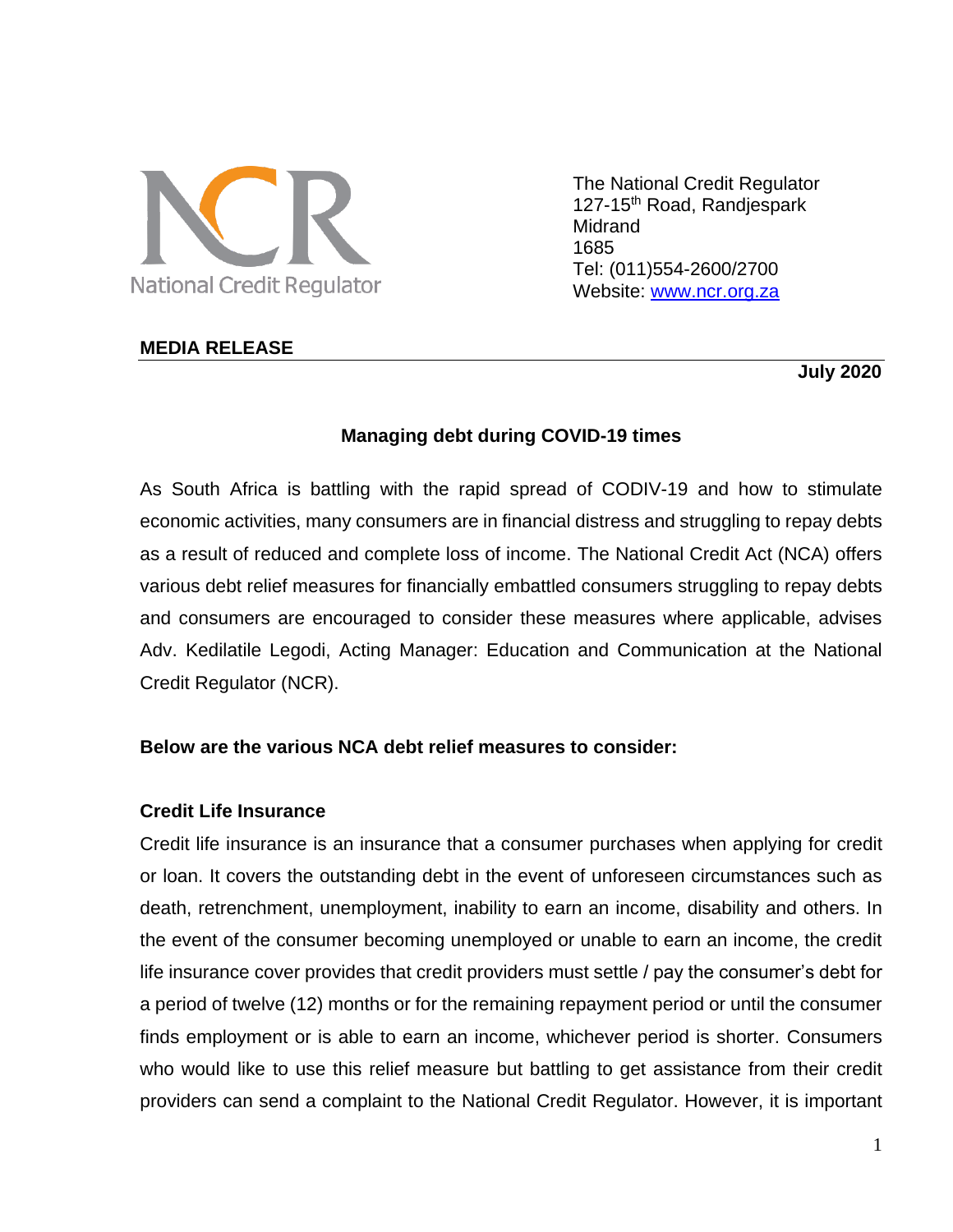for consumers to remember that in order to benefit from credit life insurance, all payments regarding the credit life insurance policy must be up to date.

## **Debt Counselling / Review**

Debt counselling is a debt relief measure intended to assist over-indebted consumers struggling with debt, through budget advice, negotiation with credit providers for reduced payments, extension of repayment term and restructuring of debt. Debt counselling also offers consumers protection against repossession or legal action by credit providers. Consumers who have been negatively impacted by the effects of the COVID-19 pandemic resulting in reduced income are encouraged to consider this debt relief measure since an income is required to apply for debt counselling. However, before signing up for debt counselling, consumers must ensure that the process is understood in detail and the implications thereof. Debt counselling is offered by the NCR registered debt counsellors who operate nationwide. A list of registered debt counsellors can be found on the NCR website [www.ncr.org.za](http://www.ncr.org.za/) or by contacting the NCR on 0860 627 627.

# **Surrender of goods**

The NCA allows consumers to voluntarily surrender / return goods to credit providers when they can no longer afford to maintain the repayments or can foresee that they will not be able to maintain future payments. In terms of section 127 of the NCA, credit agreements under which goods can be surrendered are instalment agreements, secured loans or leases.

Legodi says that there is a process to be followed, which consumers are encouraged to understand before they give notice to a credit provider to return the goods. The credit provider is required to provide the consumer with a letter setting out the estimated value of the goods, ten (10) business days after the consumer gave notice to surrender or return the goods, whichever is the latest. The consumer may withdraw the notice to surrender within 10 business days after receiving the estimated value letter, if the account is not in arrears. The credit provider will sell the returned goods in an attempt to settle the debt. However, there is no guarantee that the credit provider will sell the goods for what the